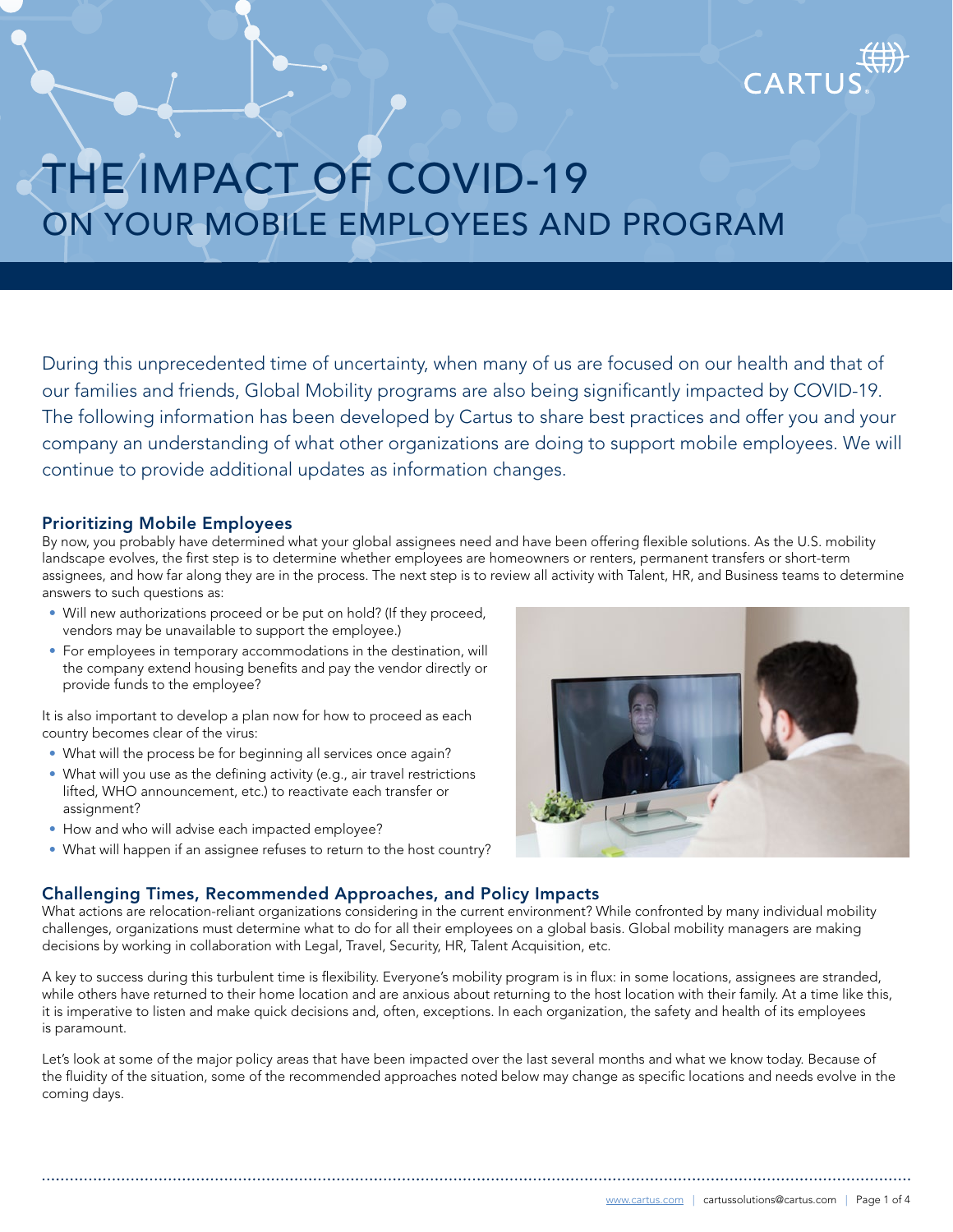# INTERNATIONAL POLICY

#### ADDITIONAL COSTS

Because of limited resources and extended or temporarily delayed timelines, there may be additional costs incurred in almost every step of the mobility process. There may be a need for extended temporary living or allowances, delayed shipments of household goods or storage, and additional schooling or housing expenses.

#### What we recommend:

- Make key stakeholders aware of additional costs that may occur due to extended timelines and increasing direct costs (e.g., air or freight costs related to supply and demand), and determine what will be covered.
- Consider how payments will be made—e.g., directly to suppliers or to employees, by check or wire, as needed or in one lump sum payment, via approved exceptions through your relocation provider, etc.

### TEMPORARY ACCOMMODATION

As of this writing, although there is not a shortage of global temporary accommodation, we are seeing more restriction being placed on entry on a property-by-property basis. This probably will continue to change and likely will vary country to country if it does.

Extended temporary stays may be necessary. End of assignments, extensions, or localized moves may be subject to travel restrictions, quarantine, or government guidelines. Housekeeping support may be suspended during social distancing and isolation.

#### What we recommend:

• If not already completed, review temporary accommodations for each employee on a case-by-case basis. Cartus can support this review. 

IMMIGRATION

While immigration work orders are continuing to be processed, processing times may be delayed due to changing market conditions, government office closures, etc.

#### What we recommend:

• Ask Cartus or your immigration supplier to provide weekly updates for all moves that have upcoming deadlines and deliverables.

### TAX

Each employee's situation will differ and be potentially complex for instance, working remotely might inadvertently create a Permanent Establishment and thus create an unforeseen tax burden on the organization. Also, various country-to-country scenarios may impact what taxes you owe.

CART

#### What we recommend:

• Ask your tax provider to review and report on each employee's scenario and make current and long-term recommendations.

### SCHOOL SUPPORT

School closures are limiting the ability to attend school visitations. Many SAT test centers have closed globally. The International Baccalaureate Organization (IBO) has extended its Spring coursework deadlines.

#### What we recommend:

. . . . . . . . . . . . . . . .

- Destination services providers can deliver information and resources on schools, and assist/answer questions virtually. Individual schools may offer virtual support.
- For SATs, ACT, and the International Baccalaureate Organization, the latest information can be found online.

# DESTINATION SERVICES PROVIDER (DSP) SUPPORT

Face-to-face delivery may not be feasible in many locations.

#### What we recommend:

• DSPs will communicate and provide information over the phone or online regarding key information on education, housing, and other resources related to the location.

• They will research best-fit rental properties, confirm availability, and, where possible, schedule unaccompanied viewings for the employee.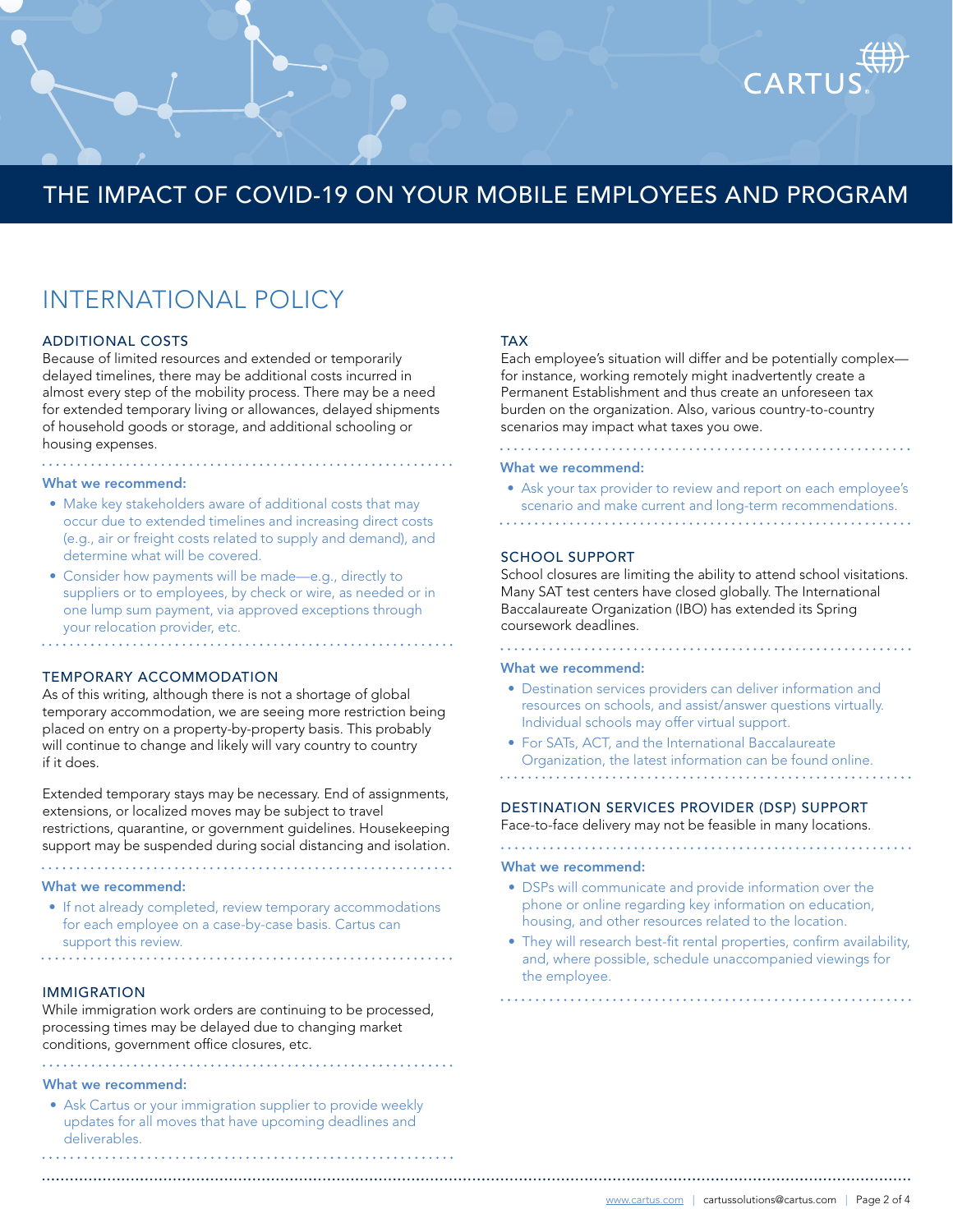### HARDSHIP ALLOWANCES/PER DIEMS

Some assignees are in locations where air travel has temporarily ceased and they cannot leave.

Data providers are recommending that per diems (above and beyond current amounts) be provided while travel is not permitted. In addition, companies are offering danger/hardship allowances, or increased hardship allowances, to supplement anticipated price increases due to supply shortages.

Most companies are leaving allowances in place for 30-60 days for employees who have moved back to their home locations during the time their host location is shut down. Verbiage can be added to policies to provide this support for the future.

#### INTERNATIONAL HOUSEHOLD GOODS

Delays are being caused due to limited availability on steamship lines and air freight shipments. This may cause fluctuations in direct costs due to supply and demand. There are also global extensions to customs clearance due to a slowdown from short-staffed agencies. Furthermore, due to country shutdowns, deliveries may be postponed, which could cause the need for additional storage time. Where available, suppliers are completing virtual surveys at departure to keep the process moving.

### LANGUAGE TRAINING

Assignees and their family members may be restricted from meeting in-person with their language trainer or may prefer virtual lessons as a precaution, depending on local mandates.

Cartus' Language Solutions team continues to move in-person training online in response to COVID-19. So far, most assignees are choosing to continue language training virtually by connecting with trainers in various virtual platforms.

If assignments have been delayed, learners are starting lessons pre-departure online, welcoming the chance to get a head start on learning the language. Those who have returned home temporarily have asked to continue lessons until they can return to their host country.

For parents whose children are unable to leave their homes, online language training is also a welcome activity. In addition to practical work and daily-life content normally covered in lessons, some trainers are incorporating important health-related vocabulary and fun topics to help relieve stress. In many cases, assignees are finding they have more time than usual and are taking advantage of it. Previously scheduled online programs continue as usual.

#### INTERCULTURAL SUPPORT

Assignees and children may be restricted from meeting in-person with their Intercultural Coach.

CARTU

Cartus' Intercultural Solutions team is proactively reaching out to assignees to offer virtual delivery of cross-cultural coaching in place of previously scheduled face-to-face programs. The virtual Cross-Cultural Coaching solution offers assignment support with an Intercultural Coach, based in the host country, during the first three-to-six months of the transition period.

Cartus also offers virtual youth cross-cultural support. As with language training, if assignments have been delayed, assignees are finding they can take advantage of this interim time to commence virtual cross-cultural coaching support. Previously scheduled virtual cross-cultural coaching programs continue as usual.